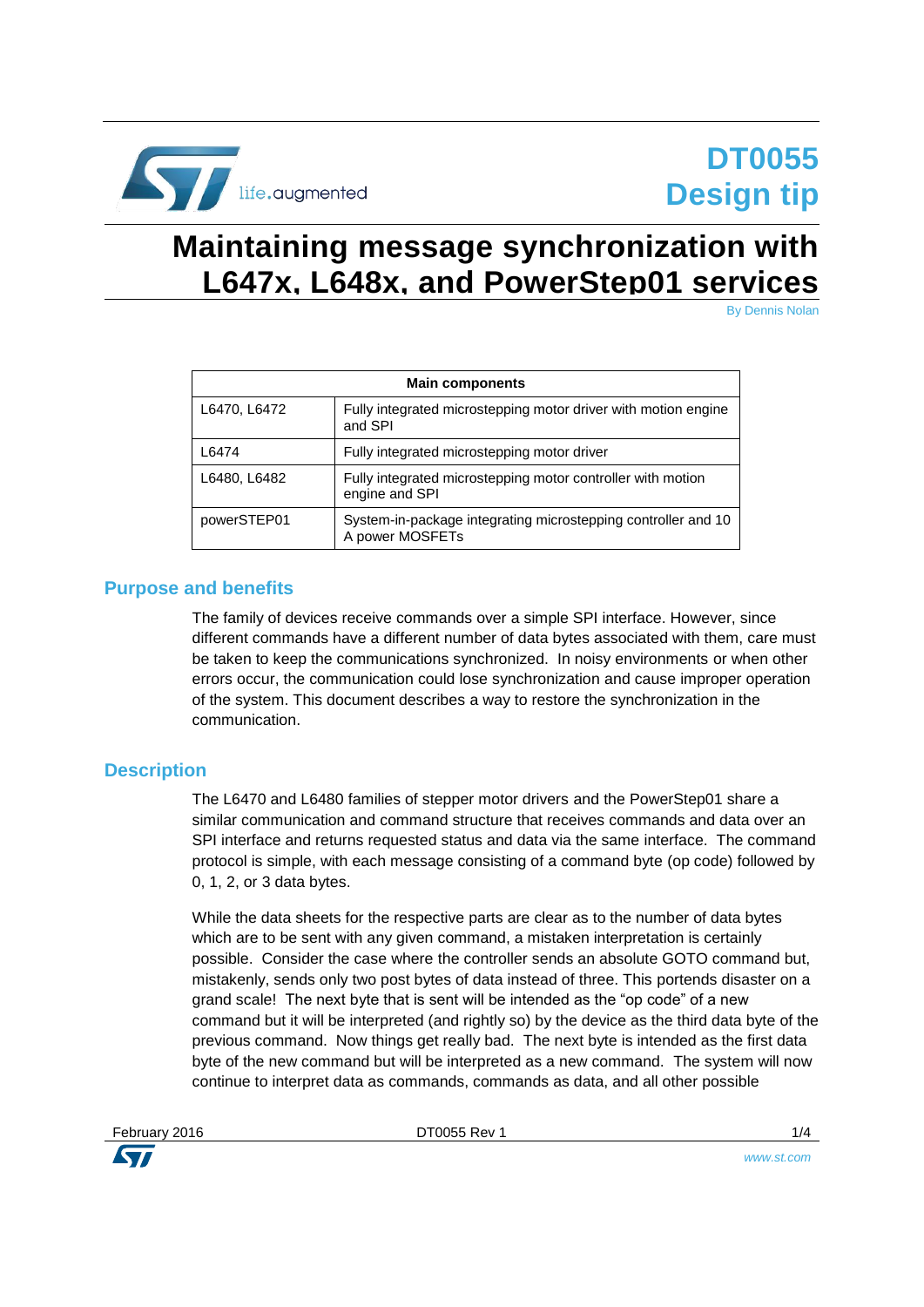combinations. This is not a good situation! Random luck may allow the system to reestablish a proper "message sync", but there are no guarantees.

A well-designed system will never make this mistake. But, any system has to tolerate electrical noise and other disturbances. It is not difficult to imagine that, in the life of a typical system, such disturbances could cause the system to go into this same "out of message sync" situation.

However, if the system has a little idle time where there is no command or data being sent to the device, the controller can periodically send a sequence of three NOP commands (a single command byte of 0x00 with no data bytes) during these idle times. This will, if required, reset the command synchronization.

The longest device command string includes one command byte and three data bytes. Therefore, the possible states of the device command interpreter are:

- a. Waiting for a command
- b. Waiting for the first data byte
- c. Waiting for the second data byte
- d. Waiting for the third data byte

If the device was waiting for a command (message sync is intact), then it will just receive three consecutive NOPs and everything will continue to operate normally. If it was waiting for one, two, or three data bytes, it will interpret the NOPs as one, two or three bytes with values of zero. If it needs less than three data bytes, the leftover bytes will just be interpreted as NOP commands, which do nothing.

In any case, the device will emerge from receiving the string of three 0x00 bytes always in "message sync". This can be considered as a system re-sync and, if your system allows you to do it, some fairly cheap insurance. It is certainly a good idea to send this sequence whenever the device is being re-initialized and, if the sequence can be sent periodically during normal operation, so much the better.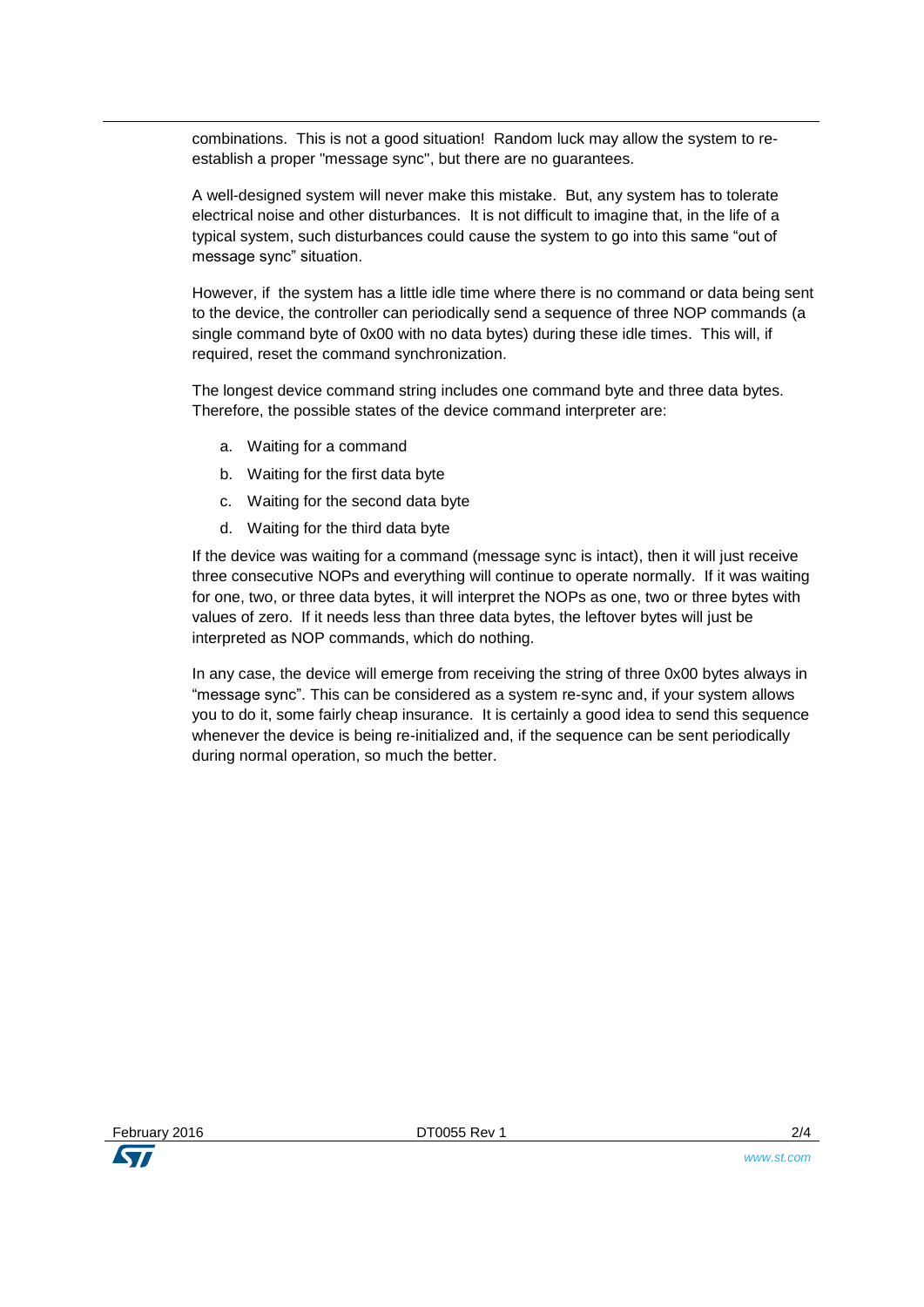## **Support material**

### **Revision history**

| <b>Date</b> | Version | <b>Changes</b>  |
|-------------|---------|-----------------|
| 15-Feb-2016 |         | Initial release |